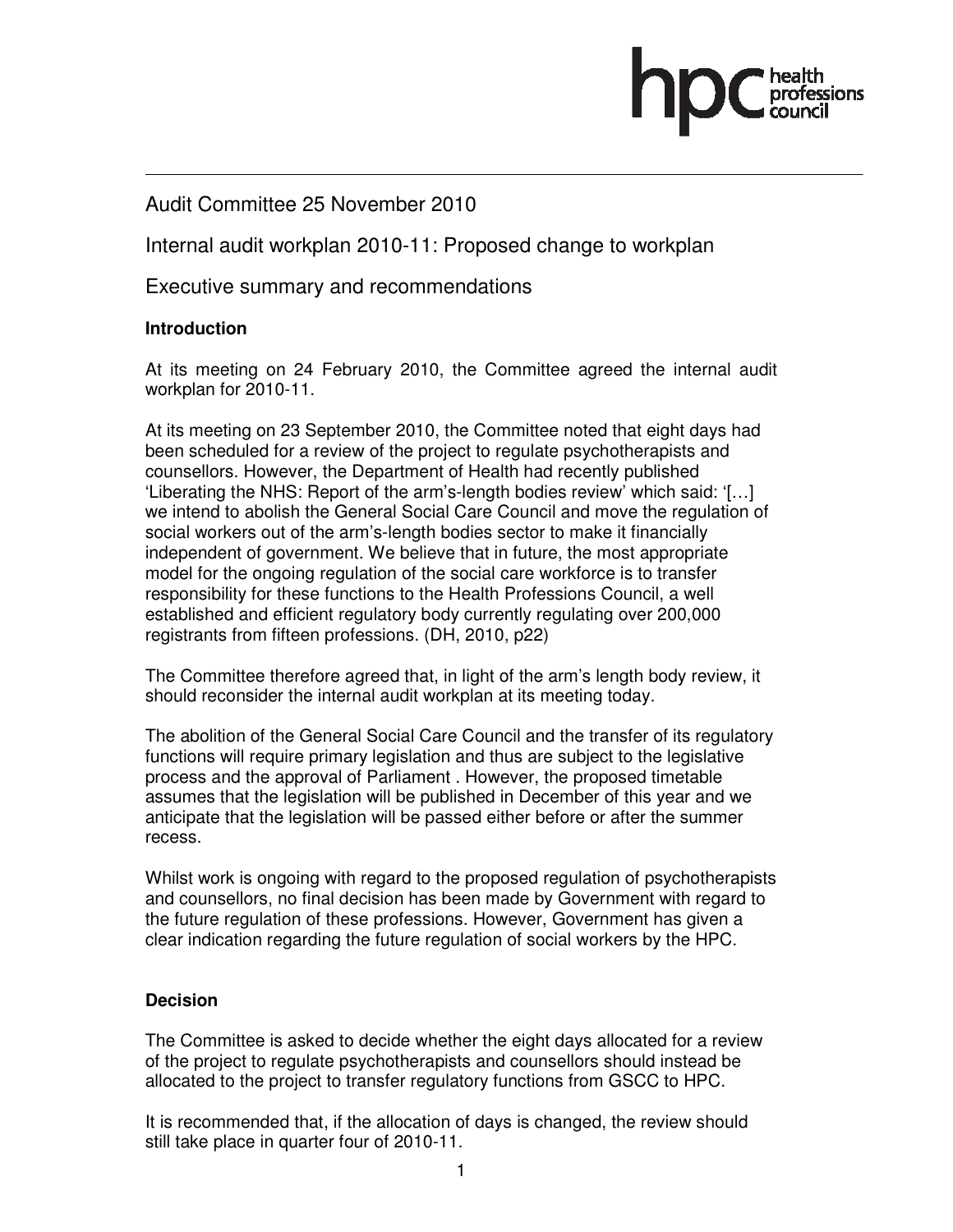## **Background information**

At its meeting on 24 February 2010, the Committee approved the internal audit plan for 2010-11. Internal audit reports for each completed audit are considered at committee meetings during the year. Committee meetings during the year also receive progress reports on internal audit.

The Committee will be asked to consider the internal audit plan for the 2011-12 financial year at its next meeting (16 March 2011).

## **Resource implications**

None.

## **Financial implications**

There is an allocation within the Finance Department budget to cover the internal audit costs.

### **Appendices**

Remaining internal audits planned for 2010-11

## **Date of paper**

25 October 2010.